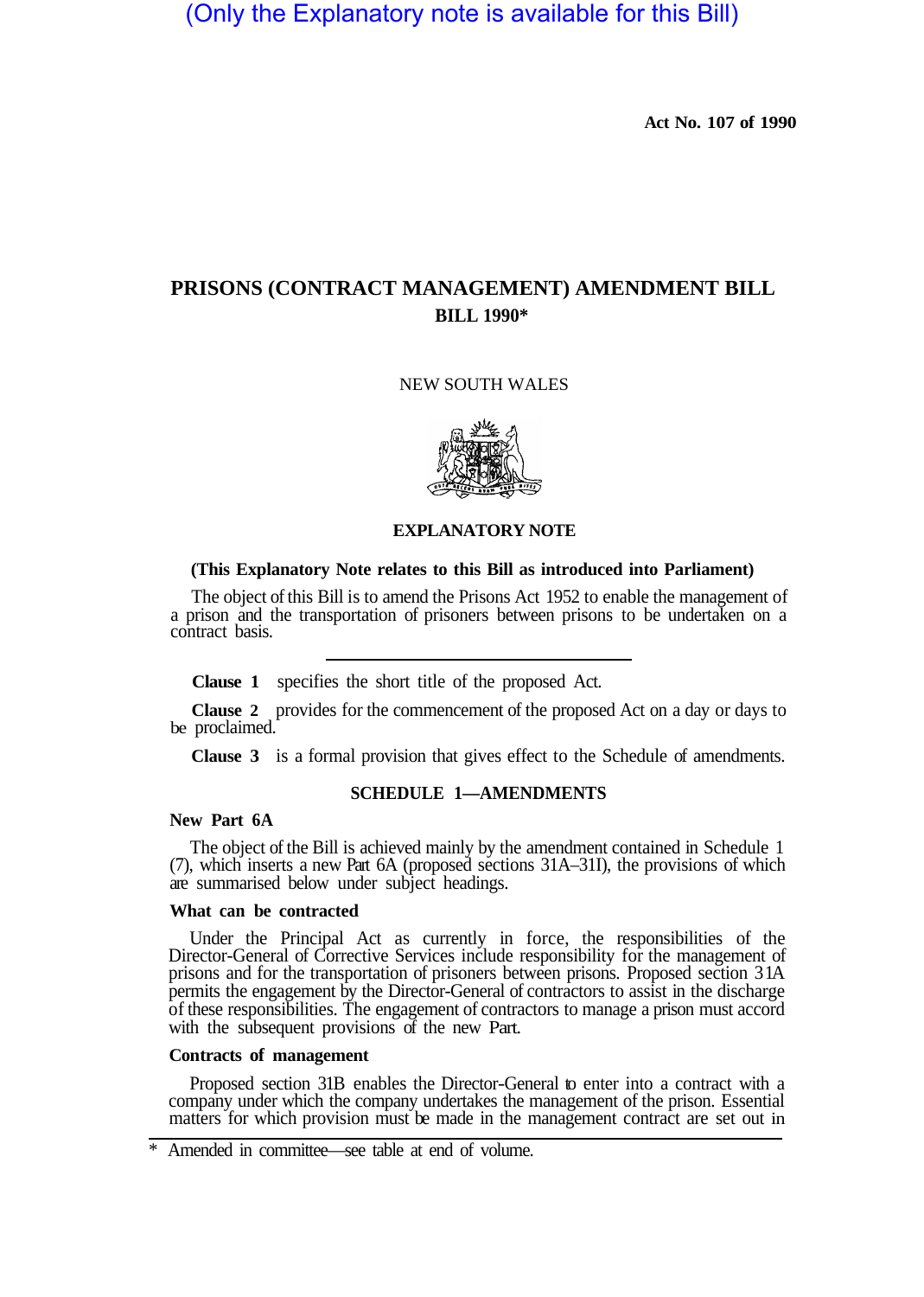# *Prisons (Contract Managment) Amendment 1990*

proposed section 31B (2). The contract may provide for other matters as well, but it must be consistent with the provisions of the Principal Act and the regulations. (This does not, however, prevent the contract from providing for standards which exceed the minimum standards of legislation in relation to health, diet, exercise or other matters affecting the welfare of prisoners.)

#### **Authorisation of prison staff**

Under proposed section 31C, persons cannot be employed, or stay employed, in certain positions in connection with the management or operation of a prison managed under contract unless they are authorised by the Director-General to be so employed.<br>The positions concerned are authorised by the Director-General to be so employed. any other position identified by the regulations. Persons will not be authorised under the proposed section unless theyhave appropriate training and are unobjectionable in terms of their criminal record, personal characteristics and otherwise.

#### **Status of prison staff**

Under the law as currently in force, the person holding office as the governor of a prison (nowadays commonly called the superintendent) has certain powers and prison that is managed under contract, the person designated in accordance with the contract as the governor of the prison has the same powers and responsibilities as the governor of any other prison in New South Wales. responsibilities. These include, for example the power to deal with prisioners for minor breaches of discipline (sections 24 and 25 of the Act) and the responsibility for preventing the escape or prisioners (section 40). Proposed section 31D provides that, at a

Persons employed as custodians or prisoners, however, have the powers of prison officers only it the Principal Act (as amended in accordnce with the Bill) or the regulations expressely so provide.

In the discharge of the duties of their employment, all persons employed at a prison that is managed under contract are subject to the provisions of the regulations.

#### **Monitoring**

Proposed section 31E requires the appointment of a representative of the Director-General whose function it will be to assess and review, in connection with a prison that is managed under contract, the performance or the managment company under the contract. The person so appointed is to have access to all parts of the prison and to prison records, prisoners and person employed at the prison. In addition, the Minister may appoint an advisory council, consisting of local community representatives, to assist in monitoring the management of the prison.

#### **Prison Medical Service**

The Director,Prison Medical Service, isresponsible for overseeing the operation of medical services in prisons. Proposed section 31F provides for access by the Director to prisoners. all parts of any prison that is managed under contract and to all medical records and

#### **Investigation of corruption and complaints**

Proposed sections 31G and 31H provide for the application of the Independent<br>Commission Against Corruption Act 1988 and the Ombudsman Act 1974 in connection<br>with prison that is managed under contract. Those Acts apply as i company were a government body and as if its employees were government employees. This will allow the Commission and the Ombudsman to investigate corruption and complaints.